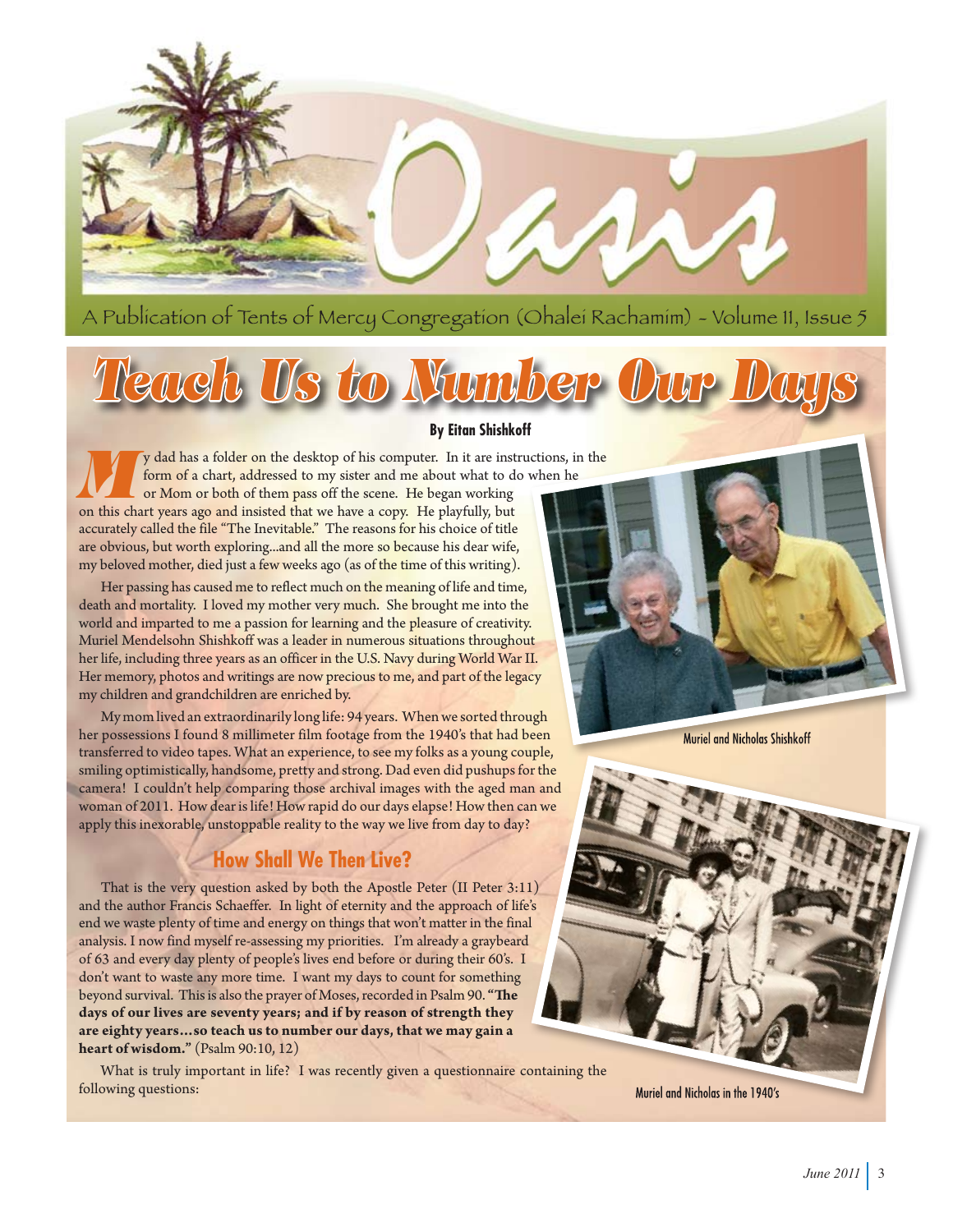\*If you had your life to live over again, what three things would you do differently?

\*If you had six months to live, what five things would you want to do during that time?

\*What three things give you the most meaning to your life?

These questions are fascinating, sobering and challenging, especially given that we don't really know how much time we have. They provoke me. They make me want to re-order my life in such a way

that IF I do have only six months to a year, I will not be sorry to leave life at that point. I want to be glad for the choices I've made. At the same time, we are all faced with the need to ensure physical survival and we all carry responsibility for others too. So, we are frequently trapped motions and requirements of survival, living by rote<br>habit/routine. We are habit/routine. busy, pressed by demands. Concurrently, there is a

constantly repeated, yet false mantra that material things will bring us the satisfaction our soul craves. This masks what is of true value, enduring beyond our brief lifetime.

#### **Love Defeats Death**

Therefore, we must take time to reevaluate. Where am I headed? What am I living for? Is there any possibility of "cheating death" by the way we live? The Scriptures provide a hopeful, arresting and practical answer. **"Set me as a seal upon your heart…for love is as strong as death."** (Song of Songs 8:6) One phenomenon in all human experience rivals death, and indeed overcomes it. That is love. The author of Hebrews declares that mankind is held in bondage to the fear of death

(Heb 2:14). The Holy One, however, took on flesh and blood in order to defeat Death and set us free. The apostle of love, Yochanan ( John) assures us that **"He who abides in love abides in God…there is no fear in love, but perfect love casts out fear."** (1 John 4:16, 18) When I walk in genuine love, toward God, my family, my friends, my work associates, my fellow congregants and "the man on the street," I am overcoming death and establishing the everlasting Kingdom of Heaven. In his immortal description of love, Paul adds that (in every situation) **"Love never fails."** (1 Cor 13:8)



**Eitan and his mother** 

 Connie and I have been incredibly blessed to enjoy more than 42 years of married life. In that time she developed a close relationship with Muriel and Nicholas (my father). She was not able to travel with me to participate in our family's memorial time after Mom died. But she wrote a lovely letter for me to read on the occasion. An excerpt illustrates what I am saying about the centrality of love in the face of death.

### **A Valuable Lesson**

*I have learned a valuable lesson from the death of beloved family members. It's a truth that we don't think about when we're young and we think that everything revolves around us* 

*and that things will continue to be as they are indefinitely. When a loved one dies, people often (or always) have regrets…things that they did which they shouldn't have, or things they regret not having done. My wisdom is to urge people to live in a way so they won't have regrets at the end of their lives or the lives of others. Keep short accounts, being generous to forgive and quick to ask forgiveness. Don't hold grudges or treat others meanly or disrespectfully. Appreciate each other and express love and tenderness and thankfulness. Enjoy this precious time together. I love you all.*

I couldn't have put it better, my dear. In fact, the way of life Connie so succinctly and touchingly described opens the hearts of people everywhere. This is not only wisdom for family relationships, but in all relationships. As disciples of Yeshua we are



A young Eitan and his mother

Messiah. After all, He said **"…this is life eternal, that they might know you, the only true God, and Yeshua H a M a s h i a c h , whom you have sent."** ( John 17:3) Yet breaking

deeply concerned to help others know and embrace our

through the wall of indifference and unbelief seems at times impossible. Well, here's the bridge to others' hearts: LOVE. Simple, unselfish, practical, sacrificial love is in short supply in today's world. It will not go unnoticed. Then we can make its source known.

Is death inevitable? Of course. Consequently, what I've told my dear dad (though I don't think he's taken my advice yet), is that our preparation needs to go beyond a chart with financial and burial instructions. If our "The Inevitable" file is missing the spiritual preparation – both ours and that of our loved ones – it is incomplete and begs further attention.  $\chi$ 

*Editor:* Martin Shoub *Graphic Design:* David Coddington P.O.Box 1018 Kiryat Yam 29109, Israel Tel: +972 (4) 877-7921, Fax: +972 (4) 875-7792 E-mail: ohalei@netvision.net.il Stateside: c/o Tikkun Ministries P.O. Box 2997 Gaithersburg, MD 20886-2997 www.tents-of-mercy.org



#### *Our Vision:*

*Tents of Mercy* - to participate in today's historic exodus by assisting Israel's returning exiles.

*No spectators in the Kingdom* - to be a worshiping, sharing community based in homes, equipping each one for service. *Come back Yeshua* - to welcome Yeshua home to Israel, by restoring the Jewish roots of New Covenant faith.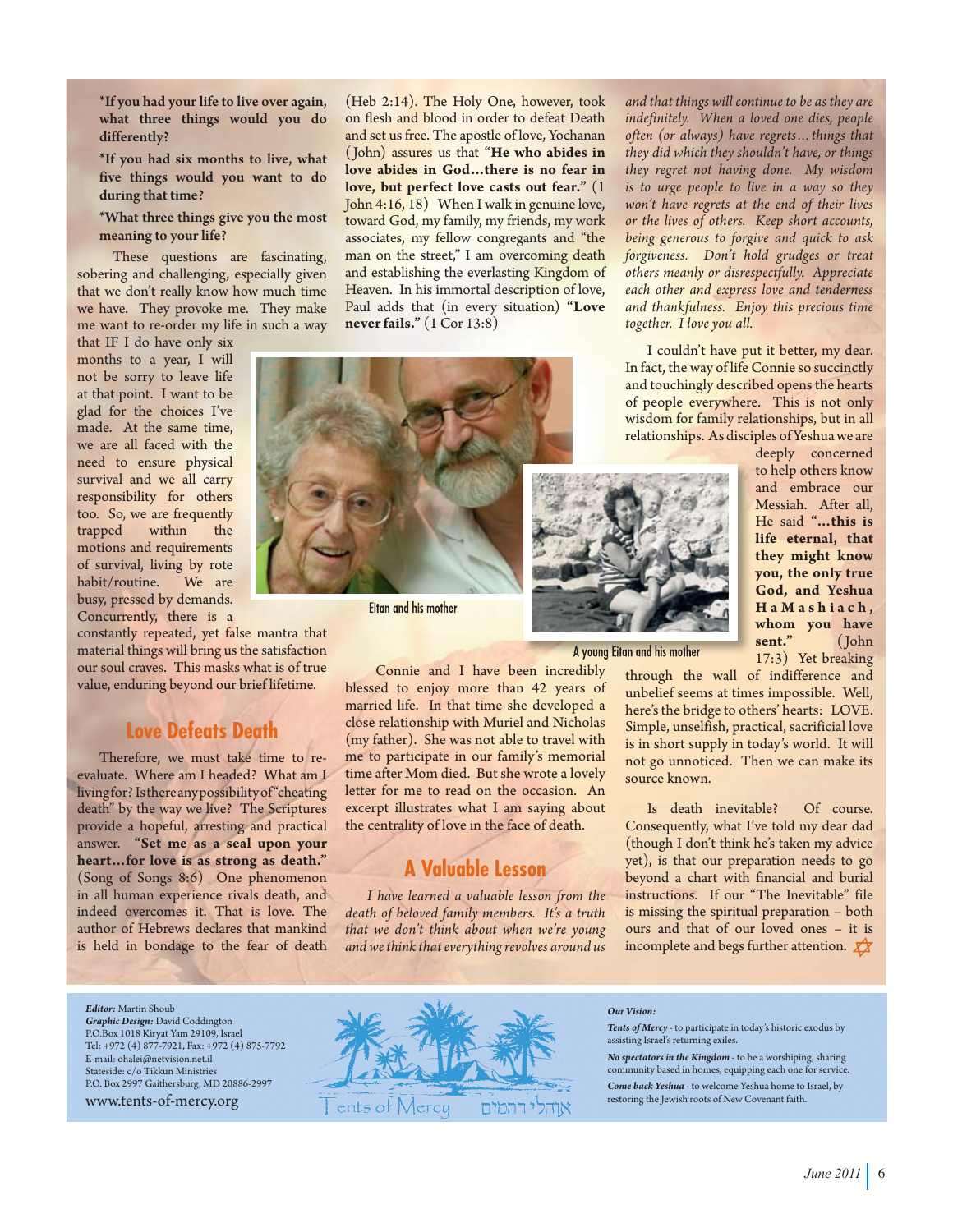

rom the time he was a young child, David Kavanitzky had a love for King David. His mother remembers him at the age of 3, driving her crazy, clapping his hands and singing over and over again, "Dahvyd melech Yisrael, chai, chai, v'kayam…" (David, king of Israel, lives, lives, and lives forever.) Any bedtime story was acceptable as long as King David was in it. Though it seemed at times excessive, his family couldn't complain about his choice of a role model.

The Kavanitzkys were faithful Jews; they went to the synagogue every Sabbath as a family. After his bar mitzvah, David attended a private Jewish high school, intending to study in a Yeshiva after graduation. During his teen years, his studies only increased his love and respect for King David. There was much to admire in the life of this godly, warrior poet who, though he had feet of clay, was a man after God's own heart.

After two years studying at the yeshiva, David had done well in all of his courses and he excelled in ancient Near Eastern languages. But he was restless and uncertain about his future. He decided to travel to Jerusalem for Shavuot, something he had been longing to do for years. This festival, coming 50 days after Passover, celebrates the wheat harvest and commemorates the giving of the Torah on Mount Sinai. Jewish tradition says that King David was born and died on Shavuot. Perhaps this was a subconscious motivation for David's



timing; he probably would not have admitted it, but David hoped that while he was in the land of Israel, somehow David, the king of Israel might have something to say to him.

On Shavuot, religious Jews stay up all night reading portions from every book in the Bible, the Mishnah, and other significant Jewish texts. David chose a small synagogue in the Jewish Quarter for the nightlong reading. He left at around 4 a.m. to pray at the tomb of King David on Mt Zion. The area around the tomb was packed, but David squeezed himself into a corner and quietly read psalms for about an hour. He pondered the paradox of Psalm 16, standing at King David's tomb while reading the king's words about not being given over to the grave and decay.

As David left, he heard loud singing from an outer courtyard connected to what was known as the upper room, a Christian holy sight above King David's tomb. "Davyd, melech Yisrael, chai, chai, v'kayam." The words made him smile, but he was surprised to see that it was a